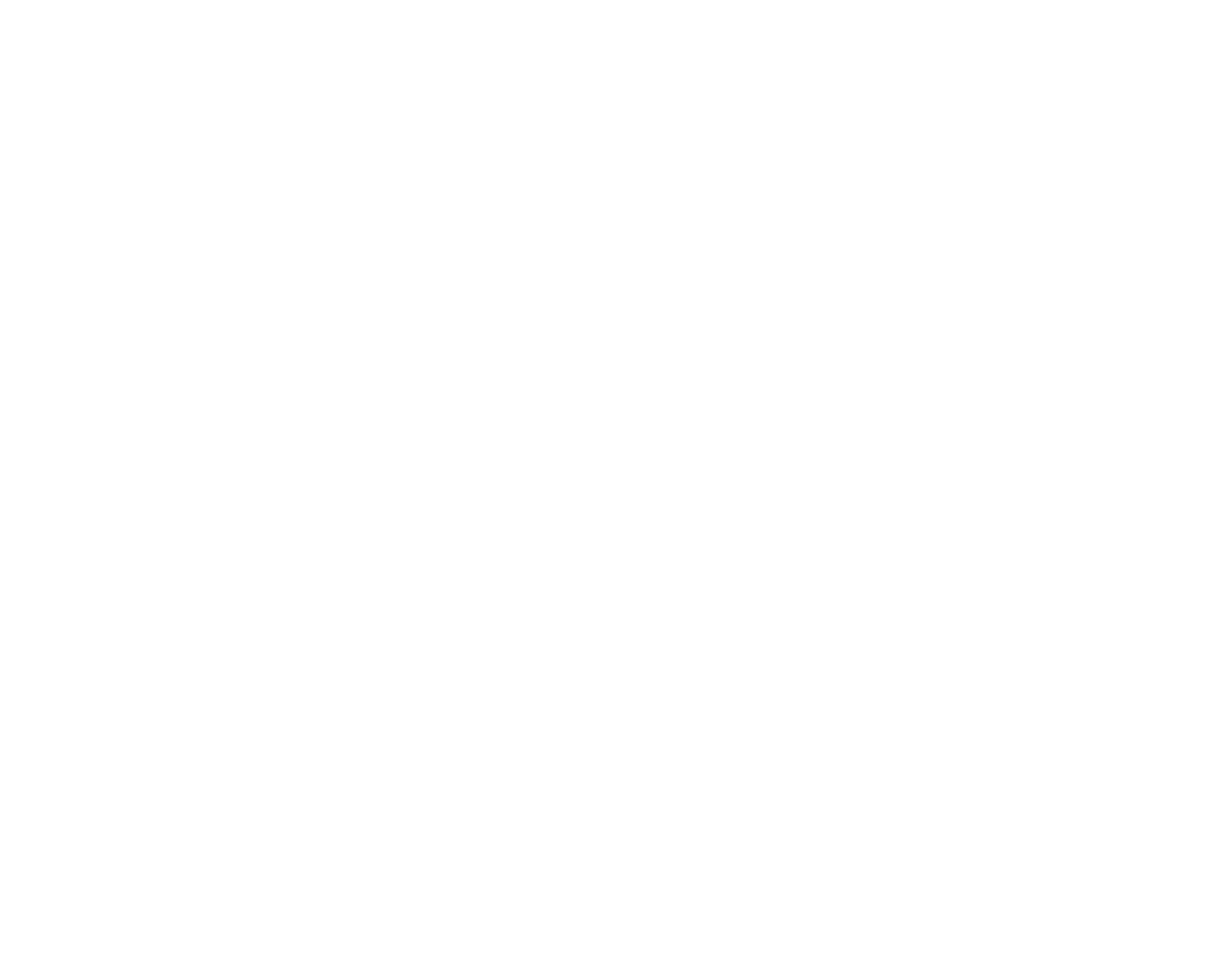## **Courses**

The Mental Health Commission of Canada completed an environmental scan of training programs available to healthcare providers to meet their learning needs around supporting people who use opioids, predominantly in relation to the commencement and maintenance of treatment for opioid use disorder. The details of the below training programs are current as of March 31, 2019.

| <b>TREATMENT OF OPIOID USE DISORDER</b>                     |                                                 |               |                                                                                                                                                                                                                                  |                                                                                                                                                                                                                                                                                                                                                                                                                                                                                                 |                                             |  |  |
|-------------------------------------------------------------|-------------------------------------------------|---------------|----------------------------------------------------------------------------------------------------------------------------------------------------------------------------------------------------------------------------------|-------------------------------------------------------------------------------------------------------------------------------------------------------------------------------------------------------------------------------------------------------------------------------------------------------------------------------------------------------------------------------------------------------------------------------------------------------------------------------------------------|---------------------------------------------|--|--|
| <b>COURSE</b>                                               | <b>FORMAT</b>                                   | <b>LENGTH</b> | <b>AUDIENCE</b>                                                                                                                                                                                                                  | <b>DESCRIPTION</b>                                                                                                                                                                                                                                                                                                                                                                                                                                                                              | <b>ORGANIZATION</b>                         |  |  |
| Provincial Opioid<br>Addiction Treatment<br>Support Program | Blended<br>delivery:<br>Online and<br>in-person | 8 - 10 hours  | Opioid agonist<br>treatment prescribers.<br>including both<br>physicians and nurse<br>practitioners, however,<br>all healthcare<br>providers (e.g., nurses,<br>pharmacists, social<br>workers, counsellors,<br>etc.) can benefit | In order to improve access and provincial capacity<br>for opioid agonist treatment education for health<br>professionals, the British Columbia Centre on<br>Substance Use (in partnership with University of<br>British Columbia Continuing Professional Development)<br>developed an online learning platform paired with<br>an in-person preceptorship. The online course is free<br>and available for anyone to register - not just those<br>seeking to prescribe opioid agonist treatments. | British Columbia Centre on<br>Substance Use |  |  |
| Alberta Opioid<br>Dependency Treatment<br>Virtual Training  | Online                                          | Self-paced    | Physicians,<br>pharmacists, nurse<br>practitioners, first<br>responders, and other<br>healthcare providers                                                                                                                       | The focus of the Alberta Opioid Dependency Treatment<br>Virtual Training Course is to provide healthcare<br>providers with the knowledge, skills, and attitudes<br>required to work with patients who have opioid use<br>disorder. Self-learning and group learning activities<br>are included in this course.                                                                                                                                                                                  | University of Calgary                       |  |  |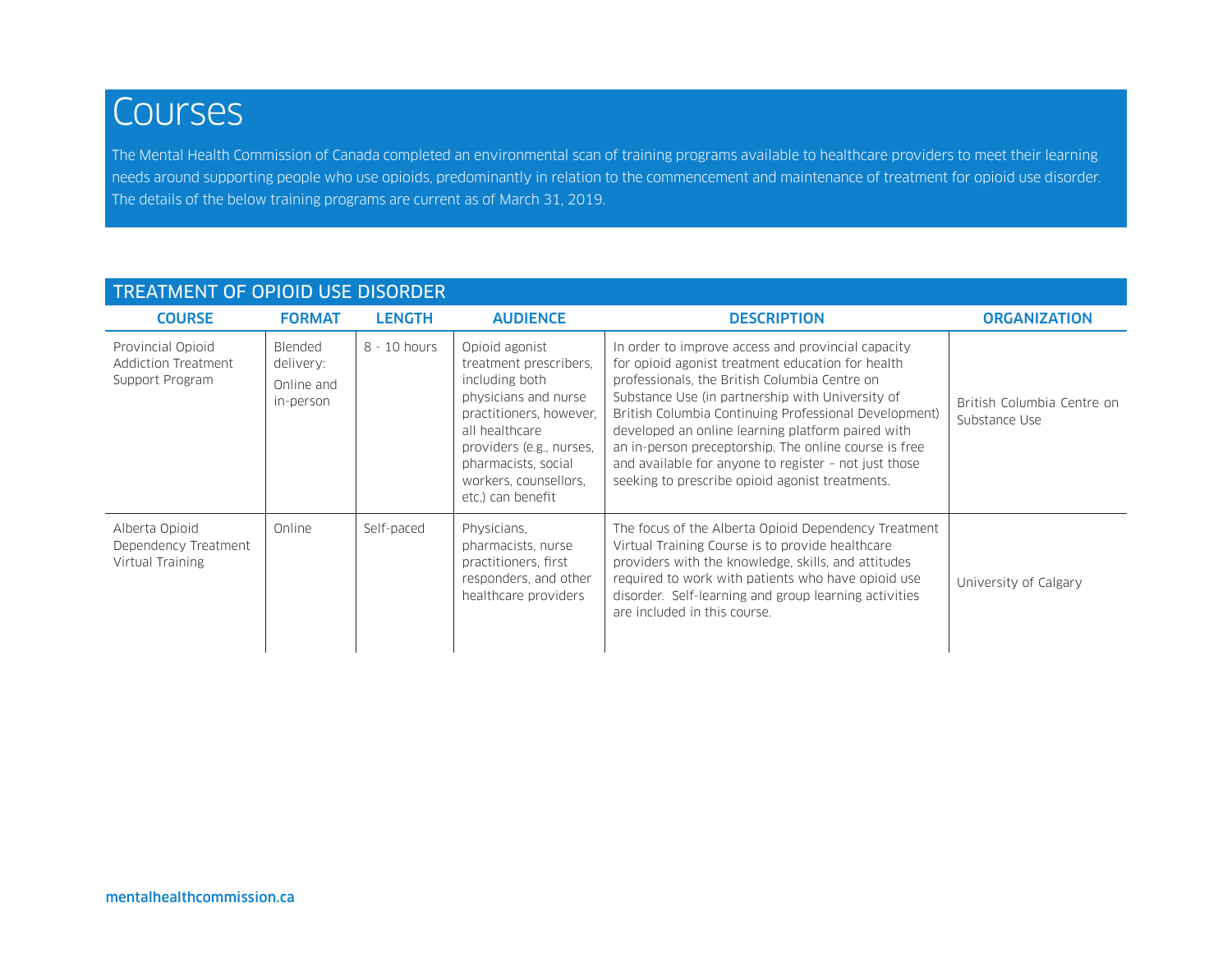| <b>TREATMENT OF OPIOID USE DISORDER</b>                         |                                                 |                  |                                                                                                                                                                                                                                         |                                                                                                                                                                                                                                                                                                                                                                                                                                                                                                         |                          |  |
|-----------------------------------------------------------------|-------------------------------------------------|------------------|-----------------------------------------------------------------------------------------------------------------------------------------------------------------------------------------------------------------------------------------|---------------------------------------------------------------------------------------------------------------------------------------------------------------------------------------------------------------------------------------------------------------------------------------------------------------------------------------------------------------------------------------------------------------------------------------------------------------------------------------------------------|--------------------------|--|
| <b>COURSE</b>                                                   | <b>FORMAT</b>                                   | <b>LENGTH</b>    | <b>AUDIENCE</b>                                                                                                                                                                                                                         | <b>DESCRIPTION</b>                                                                                                                                                                                                                                                                                                                                                                                                                                                                                      | <b>ORGANIZATION</b>      |  |
| Opioid Problems,<br>Treatment Solutions                         | Online                                          | 7 Weeks          | Professionals who assist<br>people with opioid<br>dependence, including<br>counsellors, nurses,<br>pharmacists, physicians,<br>social workers, case<br>managers, therapists,<br>public health workers,<br>and long term care<br>workers | The training aims to reduce stigma towards opioid<br>use and people who experience problems related<br>to opioids; and reinforce that recovery is highly<br>individualized and can incorporate a wide range<br>of strategies, including pharmaceutical, non-<br>pharmaceutical, and harm reduction approaches.                                                                                                                                                                                          |                          |  |
| Opioid Dependence<br>Treatment Core Course                      | Blended<br>delivery:<br>Online and<br>in-person | 1 Month          | Physicians, pharmacists,<br>counsellors, nurses,<br>and other healthcare<br>professionals involved<br>in opioid dependence<br>treatment                                                                                                 | This course will prepare learners to effectively<br>and safely manage the treatment of clients<br>receiving methadone or buprenorphine for<br>opioid dependence. The course will also promote<br>interprofessional collaboration among the health<br>care team involved in the delivery of opioid<br>dependence treatment.                                                                                                                                                                              | Centre for Addiction and |  |
| Opioid Use Disorder<br>Treatment Course                         | Online                                          | $7 - 8$<br>Weeks | Ontario pharmacists and<br>New Brunswick nurse<br>practitioners                                                                                                                                                                         | The Centre for Addiction and Mental Health offers<br>an online course: Opioid Use Disorder Treatment,<br>which has the same learning objectives as the<br>Opioid Dependence Treatment Core Course.<br>Pharmacists who complete this course will be in<br>compliance with the Ontario College of Pharmacists'<br>policy regarding required training.                                                                                                                                                     | Mental Health            |  |
| Buprenorphine-<br>Naloxone Treatment<br>for Opioid Use Disorder | Online                                          | 6 Weeks          | Front-line clinicians who<br>provide treatment for<br>opioid dependence                                                                                                                                                                 | This course aims to present a framework for<br>providing maintenance treatment for opioid use<br>disorder with buprenorphine/naloxone, including<br>its use in a primary care setting. The course walks<br>the learner through the key elements of selecting,<br>preparing, initiating, and maintaining a patient with<br>opioid use disorder on buprenorphine/naloxone<br>treatment. A blend of narrative text, video role-<br>plays, short answer, and multiple choice questions<br>frame the course. |                          |  |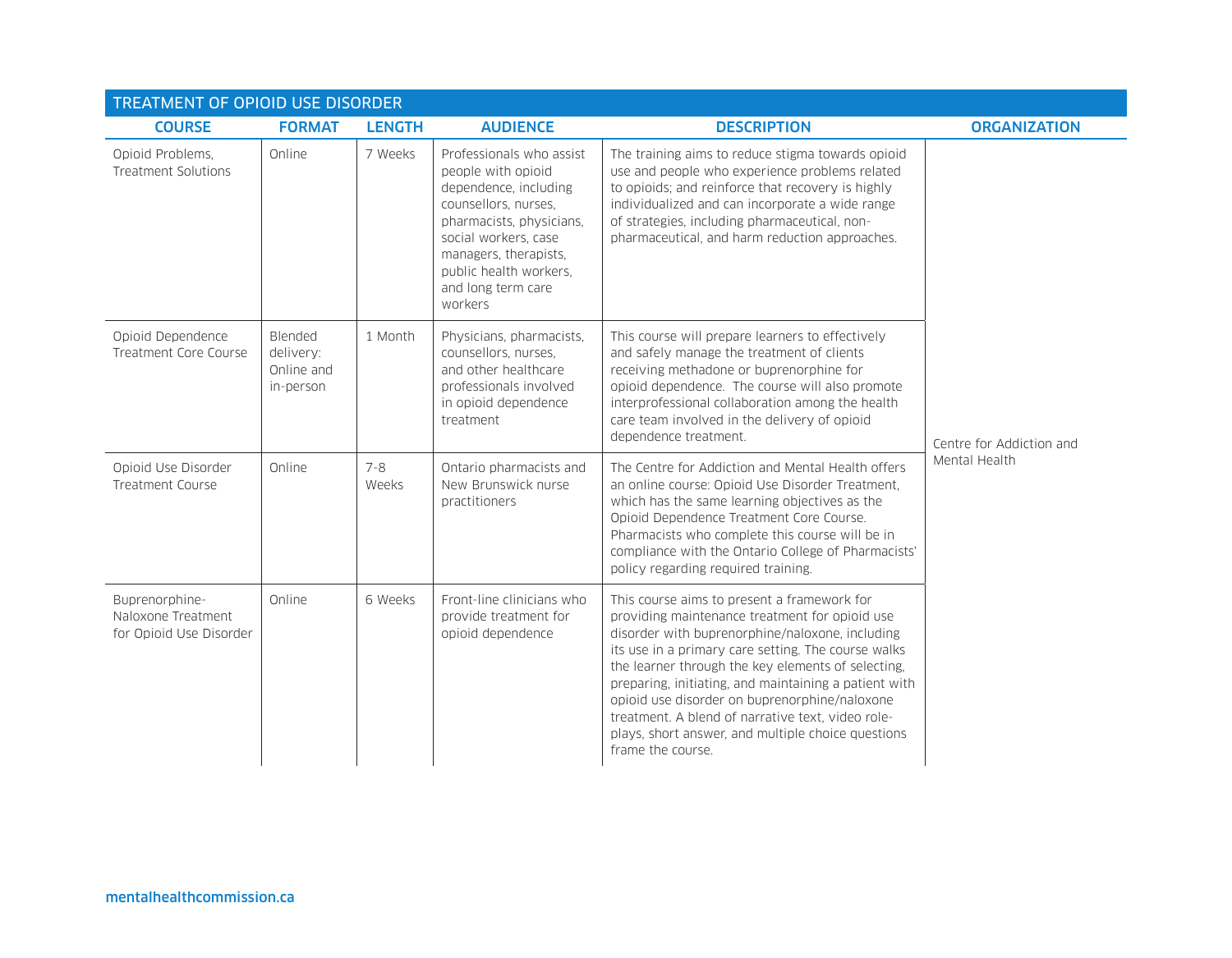| <b>TREATMENT OF OPIOID USE DISORDER</b>                                                   |               |               |                                                                              |                                                                                                                                                                                                                                                                                                                                                                                                                                                                                                                                             |                                           |  |
|-------------------------------------------------------------------------------------------|---------------|---------------|------------------------------------------------------------------------------|---------------------------------------------------------------------------------------------------------------------------------------------------------------------------------------------------------------------------------------------------------------------------------------------------------------------------------------------------------------------------------------------------------------------------------------------------------------------------------------------------------------------------------------------|-------------------------------------------|--|
| <b>COURSE</b>                                                                             | <b>FORMAT</b> | <b>LENGTH</b> | <b>AUDIENCE</b>                                                              | <b>DESCRIPTION</b>                                                                                                                                                                                                                                                                                                                                                                                                                                                                                                                          | <b>ORGANIZATION</b>                       |  |
| Opioid Agonist<br>Treatment Compliance<br>and Management<br>Program                       | In-person     | 1 Day         | Pharmacists                                                                  | Based on the most up-to-date research,<br>the course focuses on opioid use disorder,<br>the different types of pharmacological<br>treatments, college and federal requirements<br>that pharmacists should know as well as<br>PharmaCare requirements for dispensing and<br>providing opioid antagonist therapy.                                                                                                                                                                                                                             | British Columbia Pharmacy<br>Association  |  |
| Opioid Addictions and<br>Substitution Therapy<br>Online Modules                           | Online        | Self-paced    | Pharmacists                                                                  | The Opioid Addictions and Substitution Therapy<br>Online Modules are acceptable for meeting the<br>Ontario College of Pharmacists required training<br>update. Updates are required at minimum every<br>five years as indicated in the Ontario College<br>of Pharmacists' "Methadone Maintenance<br>Treatment and Dispensing Policy".                                                                                                                                                                                                       | <b>Ontario Pharmacists</b><br>Association |  |
| Managing Patients<br>with Opioid<br>Use Disorder in<br>Primary Care with<br>Buprenorphine | Online        | 1.5 Hours     | Physicians, healthcare<br>professionals, and health<br>professional trainees | Using case studies, learn how to identify<br>patients who would benefit from<br>buprenorphine treatment in a primary<br>care setting. Understand how to manage<br>buprenorphine prescriptions, including;<br>dose adjustments, side effect management,<br>monitoring, observed versus take-home dosing,<br>and the role of urine drug testing. Learn about<br>the importance of co-morbid mood and anxiety<br>disorders with respect to relapse prevention<br>and the importance of trauma histories in<br>relation to opioid use disorder. | MacHealth                                 |  |
| Opioid Use Disorder<br>in Primary Care:<br>Principles of<br>Assessment and<br>Management  | Online        | 1.5 Hours     | Physicians, healthcare<br>professionals, and health<br>professional trainees | Review the role of opioids in the brain and the<br>signs and symptoms of withdrawal. Learn how<br>to identify patients with opioid use disorder<br>and outline the management options for opioid<br>use disorder including the role of opioid agonist<br>therapy with buprenorphine. Educate patients<br>on strategies to prevent opioid overdose<br>including the use of naloxone, a vital tool for<br>overdose prevention.                                                                                                                |                                           |  |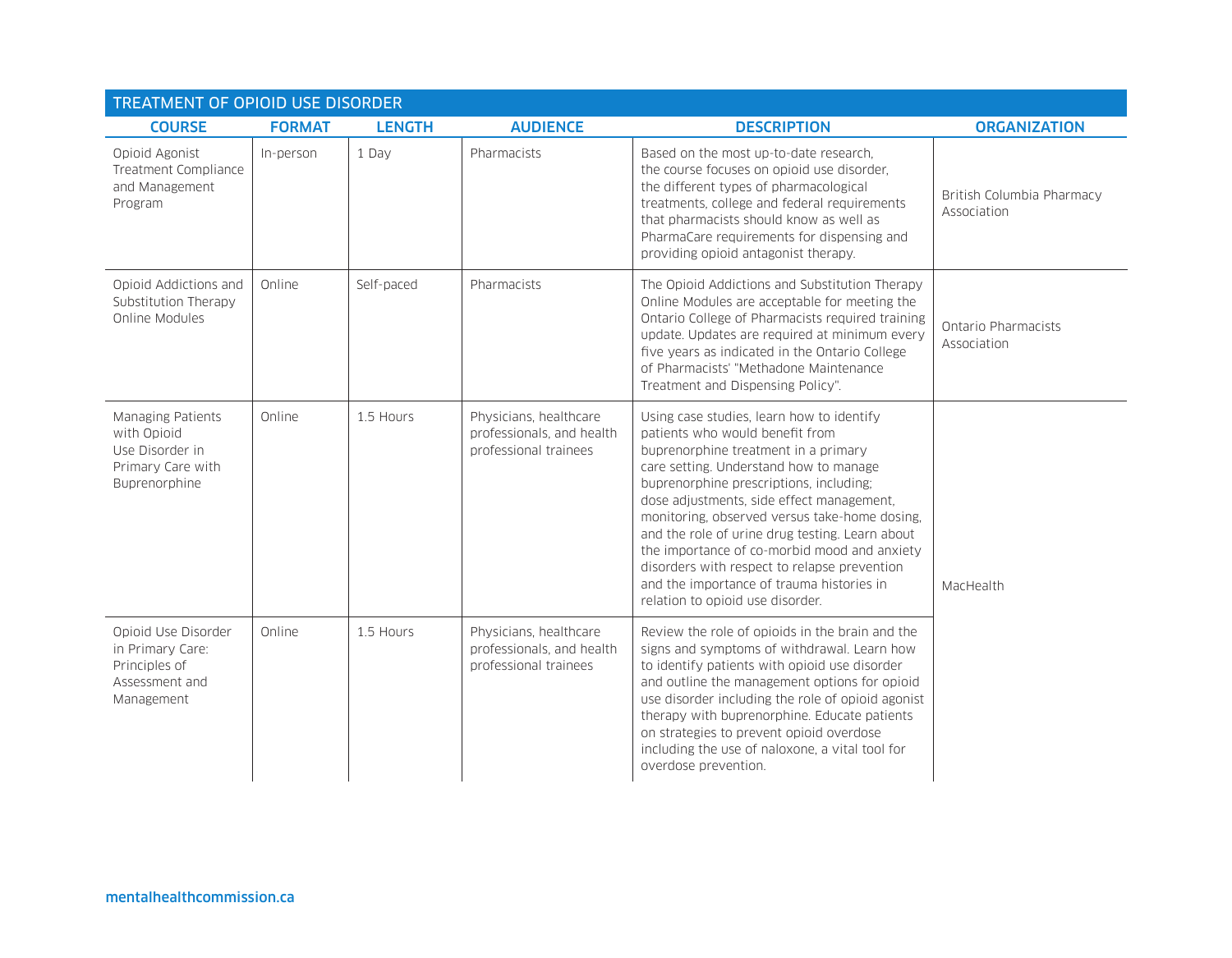| <b>SAFE PRESCRIBING OF OPIOIDS</b>                                                     |               |               |                                                                                                                                                                                                                                                                                                                                     |                                                                                                                                                                                                                                                                                                                                                                                                                                                                                                                                                                                                                                                               |                                          |
|----------------------------------------------------------------------------------------|---------------|---------------|-------------------------------------------------------------------------------------------------------------------------------------------------------------------------------------------------------------------------------------------------------------------------------------------------------------------------------------|---------------------------------------------------------------------------------------------------------------------------------------------------------------------------------------------------------------------------------------------------------------------------------------------------------------------------------------------------------------------------------------------------------------------------------------------------------------------------------------------------------------------------------------------------------------------------------------------------------------------------------------------------------------|------------------------------------------|
| <b>COURSE</b>                                                                          | <b>FORMAT</b> | <b>LENGTH</b> | <b>AUDIENCE</b>                                                                                                                                                                                                                                                                                                                     | <b>DESCRIPTION</b>                                                                                                                                                                                                                                                                                                                                                                                                                                                                                                                                                                                                                                            | <b>ORGANIZATION</b>                      |
| Safe and Effective<br>Use of Opioids<br>for Chronic Non-<br>Cancer Pain                | Online        | 3 Weeks       | Healthcare providers<br>collaborating in the<br>treatment of patients<br>with chronic non-cancer<br>pain (e.g., physicians,<br>pain specialists,<br>addiction specialists,<br>mental health clinicians.<br>pharmacists, nurses,<br>dentists, social workers,<br>occupational therapists,<br>physiotherapists, and<br>psychologists) | This online course provides health care workers<br>with evidence-based tools and recommendations<br>from the Canadian Guidelines for Safe and<br>Effective Use of Opioids for Chronic Non-<br>Cancer Pain. This course will guide you through<br>the Opioid Manager, a point-of-care tool that<br>condenses key elements of the Canadian<br>Guideline, which you can use with your<br>interprofessional team in clinical practice or<br>primary care settings.                                                                                                                                                                                                | Centre for Addicton and Mental<br>Health |
| Simulation<br><b>Based Learning</b><br>for Methadone<br>Prescribing Skills             | In-person     | 1 Day         | Physicians and Nurse<br>Practitioners                                                                                                                                                                                                                                                                                               | The course is offered as an opportunity for phy-<br>sicians and nurse practitioners to practice meth-<br>adone prescribing skills in an environment that<br>imitates real-life situations, without any risk to<br>real patients.                                                                                                                                                                                                                                                                                                                                                                                                                              |                                          |
| Introduction to<br>Safe Prescribing:<br>Opioids,<br>Benzodiazepines,<br>and Stimulants | Online        | 2 Hours       | Physicians                                                                                                                                                                                                                                                                                                                          | After completing this course, you will be able to:<br>Recognize the indications for and goals of<br>$\bullet$<br>prescribing opioids, benzodiazepines, and<br>stimulants<br>Define how to set boundaries to ensure safe<br>prescribing of opioids, benzodiazepines, and<br>stimulants<br>Identify the prescriber and patient risks<br>$\bullet$<br>inherent in prescribing opioids, benzodiaze-<br>pines, and stimulants<br>Outline the key features of an opioid, benzo-<br>$\bullet$<br>diazepine, or stimulant trial<br>List the aberrant behaviours that may be<br>$\bullet$<br>associated with prescribing opioids, benzodi-<br>azepines, and stimulants | Memorial University<br>Newfoundland      |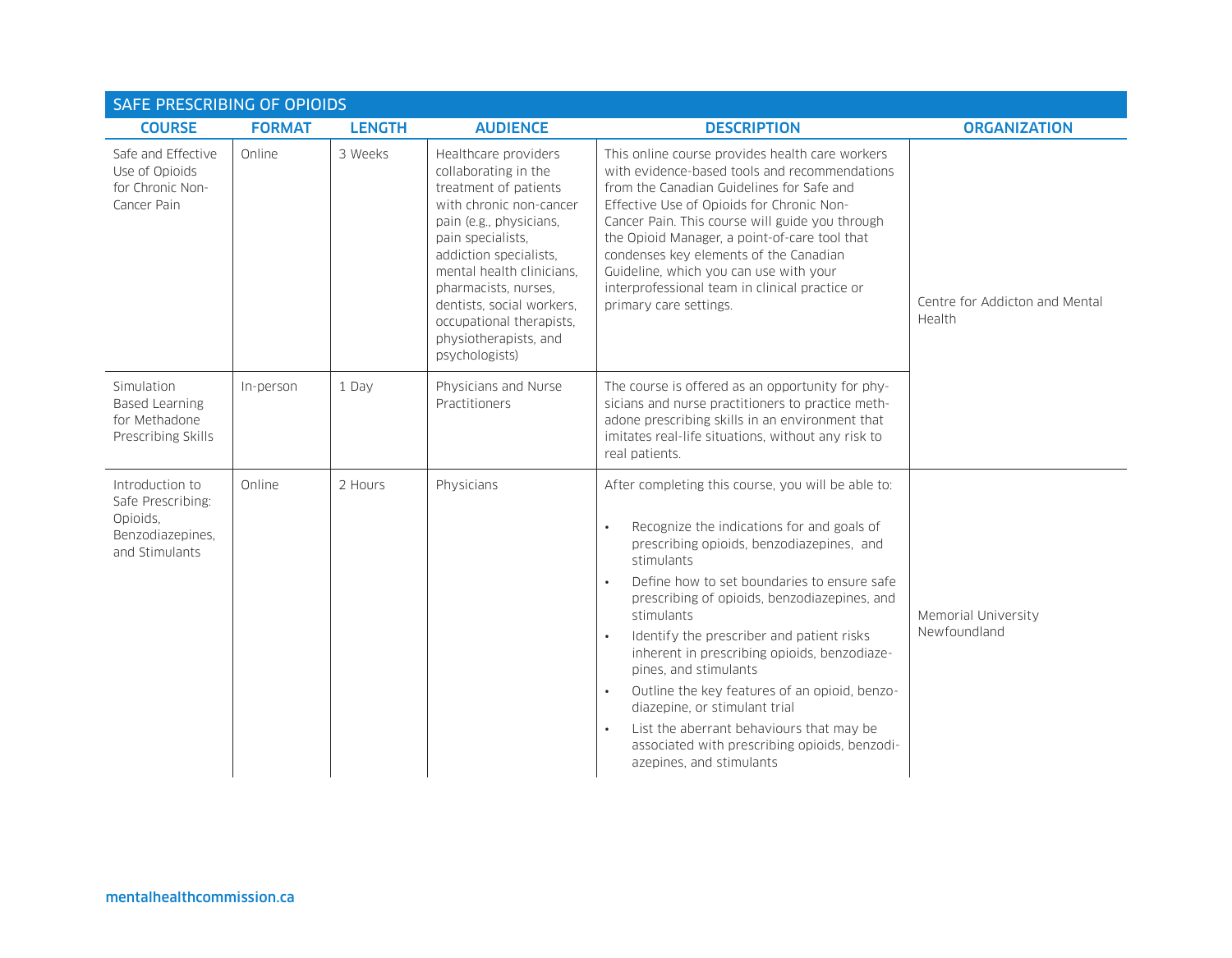| SAFE PRESCRIBING OF OPIOIDS                           |                                                        |               |                                                                                                     |                                                                                                                                                                                                                                                           |                                           |  |
|-------------------------------------------------------|--------------------------------------------------------|---------------|-----------------------------------------------------------------------------------------------------|-----------------------------------------------------------------------------------------------------------------------------------------------------------------------------------------------------------------------------------------------------------|-------------------------------------------|--|
| <b>COURSE</b>                                         | <b>FORMAT</b>                                          | <b>LENGTH</b> | <b>AUDIENCE</b>                                                                                     | <b>DESCRIPTION</b>                                                                                                                                                                                                                                        | <b>ORGANIZATION</b>                       |  |
| The Prescribing<br>Course: Safe Opioid<br>Prescribing | In-person                                              | 1 Day         | Physicians and<br>pharmacists                                                                       | Safe opioid prescribing from assessment to<br>tapering, including additional sections on special<br>populations and practice safety. Based on the<br>Canadian Guidelines for Safe and Effective Opioid<br>Prescribing for Chronic Non-Cancer Pain.        | Dalhousie University                      |  |
| Safer Opioid<br>Prescribing<br><b>Strategies</b>      | <b>Blended</b><br>delivery:<br>Online and<br>in-person | 6 Hours       | Physicians, residents,<br>and other healthcare<br>professionals and nurses<br>who prescribe opioids | This program has been created to assist physi-<br>cians in acquiring knowledge and new skills in the<br>field of pain management, especially in the area<br>of chronic non-cancer pain.                                                                   | College of Family Physicians of<br>Canada |  |
| Safer Opioid<br>Prescrbing<br><b>Strategies</b>       | Online                                                 | 1.5 Hours     | Physicians, other health<br>care professionals, and<br>health professional<br>trainees              | Understand your role in minimizing opioid-re-<br>lated harms through patient education and safe<br>prescribing and dispensing practices. Learn how<br>to assess patients on opioids for adverse effects,<br>and when and how to taper and switch opioids. | MacHealth                                 |  |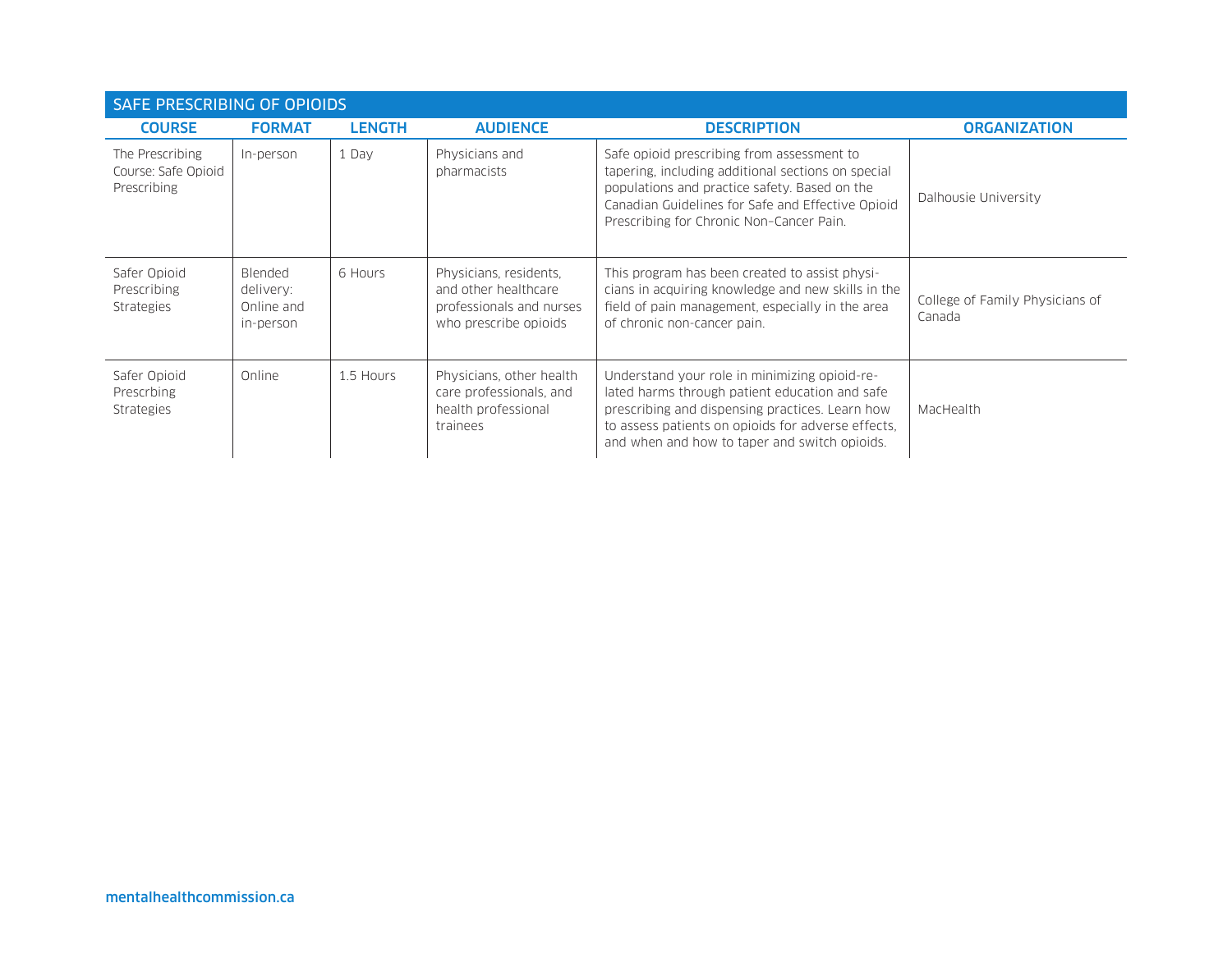| PAIN MANAGEMENT                                                                                          |               |               |                        |                                                                                                                                                                                                                                                                                                                                                                                                                                                                                                                                        |                                                       |  |
|----------------------------------------------------------------------------------------------------------|---------------|---------------|------------------------|----------------------------------------------------------------------------------------------------------------------------------------------------------------------------------------------------------------------------------------------------------------------------------------------------------------------------------------------------------------------------------------------------------------------------------------------------------------------------------------------------------------------------------------|-------------------------------------------------------|--|
| <b>COURSE</b>                                                                                            | <b>FORMAT</b> | <b>LENGTH</b> | <b>AUDIENCE</b>        | <b>DESCRIPTION</b>                                                                                                                                                                                                                                                                                                                                                                                                                                                                                                                     | <b>ORGANIZATION</b>                                   |  |
| First Do No Harm:<br>Optimizing Pain Relief<br>with Opioids while<br>Minimizing Risks                    | Online        | 1 Hour        | Physicians             | Prescribers of opioids are often in the position of<br>determining if the benefits of an opioid exceed<br>the risk of prescribing. Developed in collaboration<br>with Royal College of Physicians and Surgeons<br>of Canada, this program was designed to provide<br>physicians with common patient scenarios, provide<br>expert commentary on the specific issues and allow<br>physicians to share how they would manage these<br>patient cases.                                                                                      | Royal College of Physicians<br>and Surgeons of Canada |  |
| Project Extension of<br>Community Healthcare<br>Outcomes (ECHO):<br>Chronic Pain & Opioid<br>Stewardship | In-person     | 2 Hours       | Primary care providers | Extension of Community Healthcare<br>Outcomes (ECHO) Ontario Chronic Pain/Opioid<br>Stewardship is the first ECHO launched in Ontario<br>in 2014. It has a unique ECHO structure with 2<br>Academic Centres - University Health Network<br>in Toronto and Queen's University Continuing<br>Professional Development Office in Kingston. The<br>mission is to link primary care providers in a<br>supportive community of practice that will enhance<br>their skills and confidence to manage their patients<br>safely and effectively. | University Health Network                             |  |
| Opioids for Chronic<br>Non-Cancer Pain: Using<br>the Canadian Guideline<br>in Your Practice              | Online        | 2 Hours       | Physicians             | This module explores the 2017 Canadian Guideline<br>for Opioids for Chronic Non-Cancer Pain through<br>case presentations and summaries, and includes<br>many useful tools to help manage, assess and<br>monitor patients using opioid therapy for chronic<br>non-cancer pain.                                                                                                                                                                                                                                                         | Memorial University of<br>Newfoundland                |  |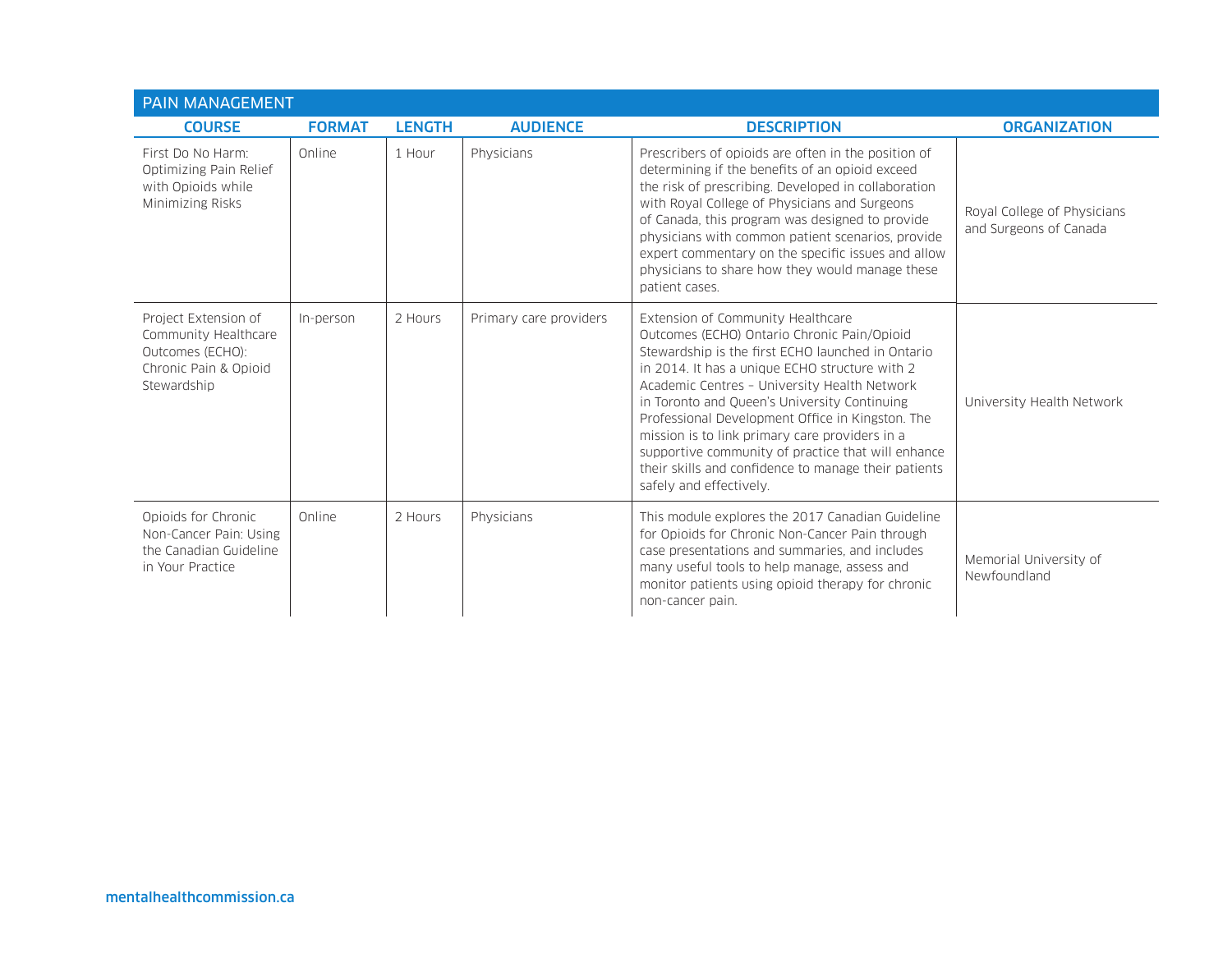| PHARMACOLOGY                                                                                   |               |               |                                                                                                                                   |                                                                                                                                                                                 |                          |
|------------------------------------------------------------------------------------------------|---------------|---------------|-----------------------------------------------------------------------------------------------------------------------------------|---------------------------------------------------------------------------------------------------------------------------------------------------------------------------------|--------------------------|
| <b>COURSE</b>                                                                                  | <b>FORMAT</b> | <b>LENGTH</b> | <b>AUDIENCE</b>                                                                                                                   | <b>DESCRIPTION</b>                                                                                                                                                              | <b>ORGANIZATION</b>      |
| Basic Pharmacology<br>in Mental Health and<br>Substance Use                                    | Online        | 7 Weeks       | Front-line workers, care<br>providers, case managers,<br>and clinicians working<br>in mental health and<br>substance use programs | Topic areas covered include pharmacokinetics.<br>pharmacodynamics, how neurotransmitters<br>work, and the effects of psychiatric medications<br>and substance use on the brain. | Centre for Addiction and |
| Medications and<br>Drugs of Abuse<br>Interactions in<br>Opioid Dependence<br>Treatment Clients | Online        | 6 Weeks       | Physicians, pharmacists,<br>nurses, and counsellors/<br>case managers                                                             | This course provides the knowledge and<br>skills needed to anticipate and respond to<br>the common interactions between psychiatric<br>medications and drugs of abuse.          | Mental Health            |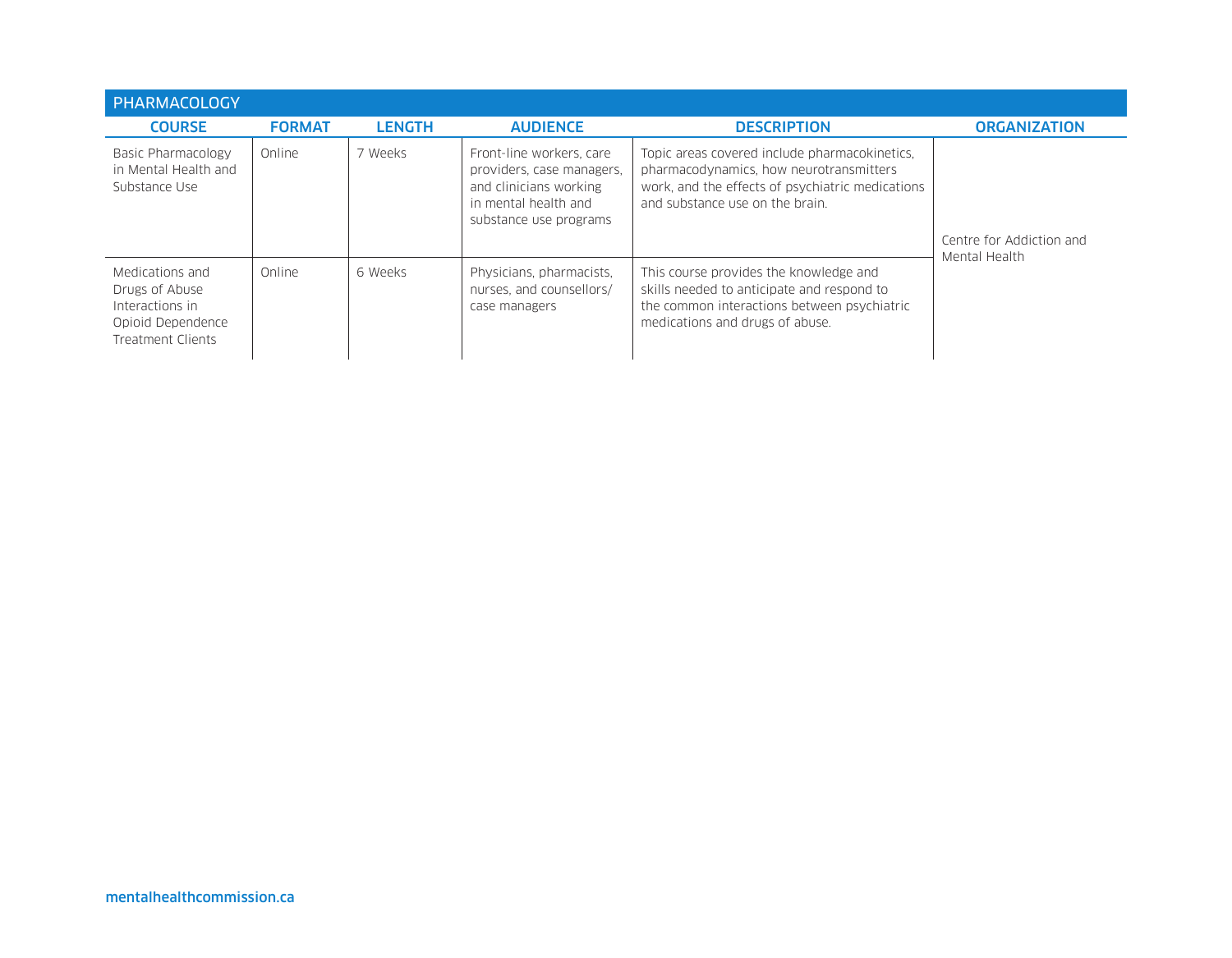| <b>OTHER</b>                                                                                                     |                               |               |                                                                               |                                                                                                                                                                                                                                                                                                                                                                                                                                                                                                  |                                                                   |  |
|------------------------------------------------------------------------------------------------------------------|-------------------------------|---------------|-------------------------------------------------------------------------------|--------------------------------------------------------------------------------------------------------------------------------------------------------------------------------------------------------------------------------------------------------------------------------------------------------------------------------------------------------------------------------------------------------------------------------------------------------------------------------------------------|-------------------------------------------------------------------|--|
| <b>COURSE</b>                                                                                                    | <b>FORMAT</b>                 | <b>LENGTH</b> | <b>AUDIENCE</b>                                                               | <b>DESCRIPTION</b>                                                                                                                                                                                                                                                                                                                                                                                                                                                                               | <b>ORGANIZATION</b>                                               |  |
| Advanced Issues in<br>Opioid Dependence                                                                          | In-person                     | 5 Hours       | Pharmacists, physicians,<br>counsellors/case<br>managers, and nurses          | Participants must have completed the Opioid<br>Dependence Treatment Core Course or have<br>experience of at least one year providing opioid<br>agonist treatment. The Advanced Issues in Opioid<br>Dependence Treatment Course covers a range<br>of topics addressing the complexity of opioid<br>dependence treatment. The workshop is offered<br>once per year, and each year the topics covered<br>in the workshop are based on a needs assessment<br>survey conducted prior to the workshop. | Centre for Addiction and<br>Mental Health                         |  |
| The Treatment of<br>Disorders Related to<br>the Use of Opioids:<br>a Transdisciplinary<br>Collaborative Approach | In-person<br>(French<br>only) | 1 Dav         | Physicians and residents,<br>pharmacists, nurses, and<br>psychosocial workers | This training sheds light on the proper treatment<br>of opioid use disorders. It will improve your<br>interventions by developing your clinical skills<br>according to the best quality standards. However,<br>the methadone prescription component in the<br>context of chronic pain is not addressed during this<br>training day.                                                                                                                                                              | Institute national de santé<br>publique québec                    |  |
| Addiction Care and<br>Treatment Online<br>Certificate                                                            | Online                        | 16 Hours      | Healthcare providers                                                          | The Online Addiction Medicine Diploma is a free<br>online certificate course targeted at health care<br>professionals interested in learning more about<br>providing care to patients with alcohol, tobacco,<br>and opioid substance use disorders. The course<br>is also open for anyone wishing to improve their<br>knowledge of substance use and addiction.                                                                                                                                  | British Columbia Centre on<br>Substance Use                       |  |
| Suboxone Training<br>Program                                                                                     | Online                        | Self-paced    | Healthcare providers                                                          | This program was developed to provide Canadian<br>health professionals with the training they<br>need to treat patients suffering from opioid use<br>disorder with Suboxone (buprenorphine in the<br>form of hydrochloride and naloxone in the form of<br>hydrochloride).                                                                                                                                                                                                                        | Creative Productions<br>Canada (CPC) Healthcare<br>Communications |  |